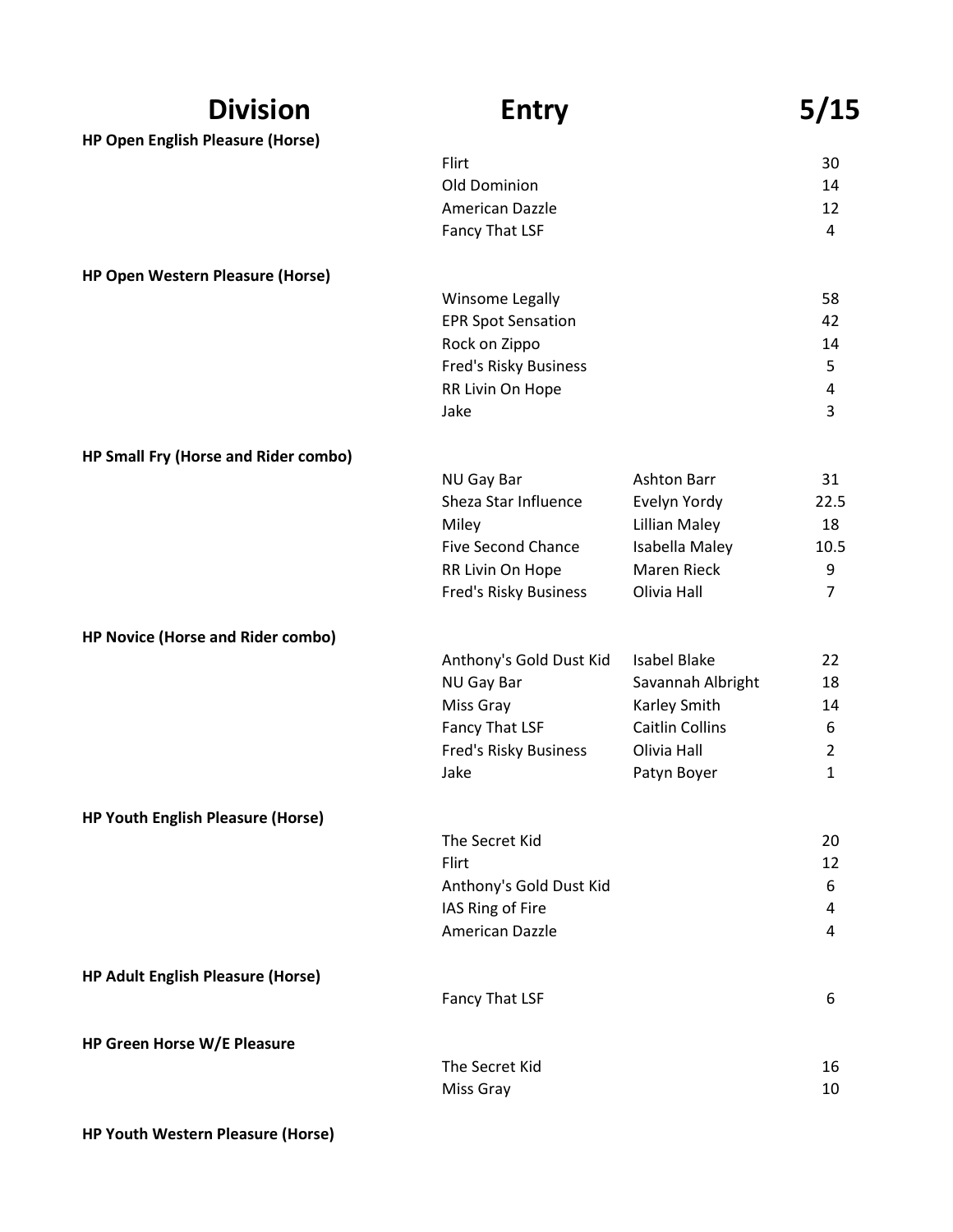| <b>Division</b>                              | <b>Entry</b>                 |                            | 5/15           |
|----------------------------------------------|------------------------------|----------------------------|----------------|
|                                              | <b>Fred's Risky Business</b> |                            | 20             |
|                                              | <b>Happy Gilmore</b>         |                            | 16             |
|                                              | Flirt                        |                            | 12             |
|                                              | Rock on Zippo                |                            | 6              |
|                                              | Jake                         |                            | 3              |
| <b>HP Adult Western Pleasure (Horse)</b>     |                              |                            |                |
|                                              | <b>EPR Spot Sensation</b>    |                            | 26             |
|                                              | RR Livin On Hope             |                            | 10             |
| <b>HP Leadline (Rider)</b>                   |                              |                            |                |
|                                              |                              | <b>Brinley Baumgardner</b> | 24             |
|                                              |                              | Ella Lynn Dillon           | 22             |
|                                              |                              | Iva Swisher                | 14             |
|                                              |                              | Molly Garman               | 6              |
|                                              |                              | Siena Zechman              | 2.5            |
|                                              |                              | Ella Garman                | 1.5            |
|                                              |                              | Killian O'Callaghan        | 0.5            |
| HP Walk Trot (Horse and Rider combo)         |                              |                            |                |
|                                              | Spot Check                   | <b>Brinley Baumgardner</b> | 26             |
|                                              | Cheeseburger In Paradise     | Karleigh Spangler          | 14             |
| HP Short Stirrup Equitation & Hunter (combo) |                              |                            |                |
|                                              | Spot Check                   | Harper St. Clair           | 26             |
|                                              | Miley                        | <b>Lillian Maley</b>       | 22             |
|                                              | Domino                       | <b>Willow Kuntz</b>        | 12             |
| <b>Crossrail Hunter</b>                      |                              |                            |                |
|                                              | <b>Wishful Thinking</b>      |                            | 20             |
|                                              | Domino                       |                            | 14             |
|                                              | Cimmeron                     |                            | 12             |
|                                              | Miley                        |                            | 8              |
|                                              | Spot Check                   |                            | 7.5            |
|                                              | Fancy That                   |                            | 4.5            |
|                                              | Snickers1                    |                            | $\overline{2}$ |
|                                              | Snickers2                    |                            | $2^{\circ}$    |
|                                              | Anthony's Gold Dust Kid      |                            | 0.5            |
| <b>Pleasure Horse and Pony</b>               |                              |                            |                |
|                                              | Fonzie                       |                            | 30             |
|                                              | <b>Wishful Thinking</b>      |                            | 28             |
|                                              | Spot Check                   |                            | 10             |